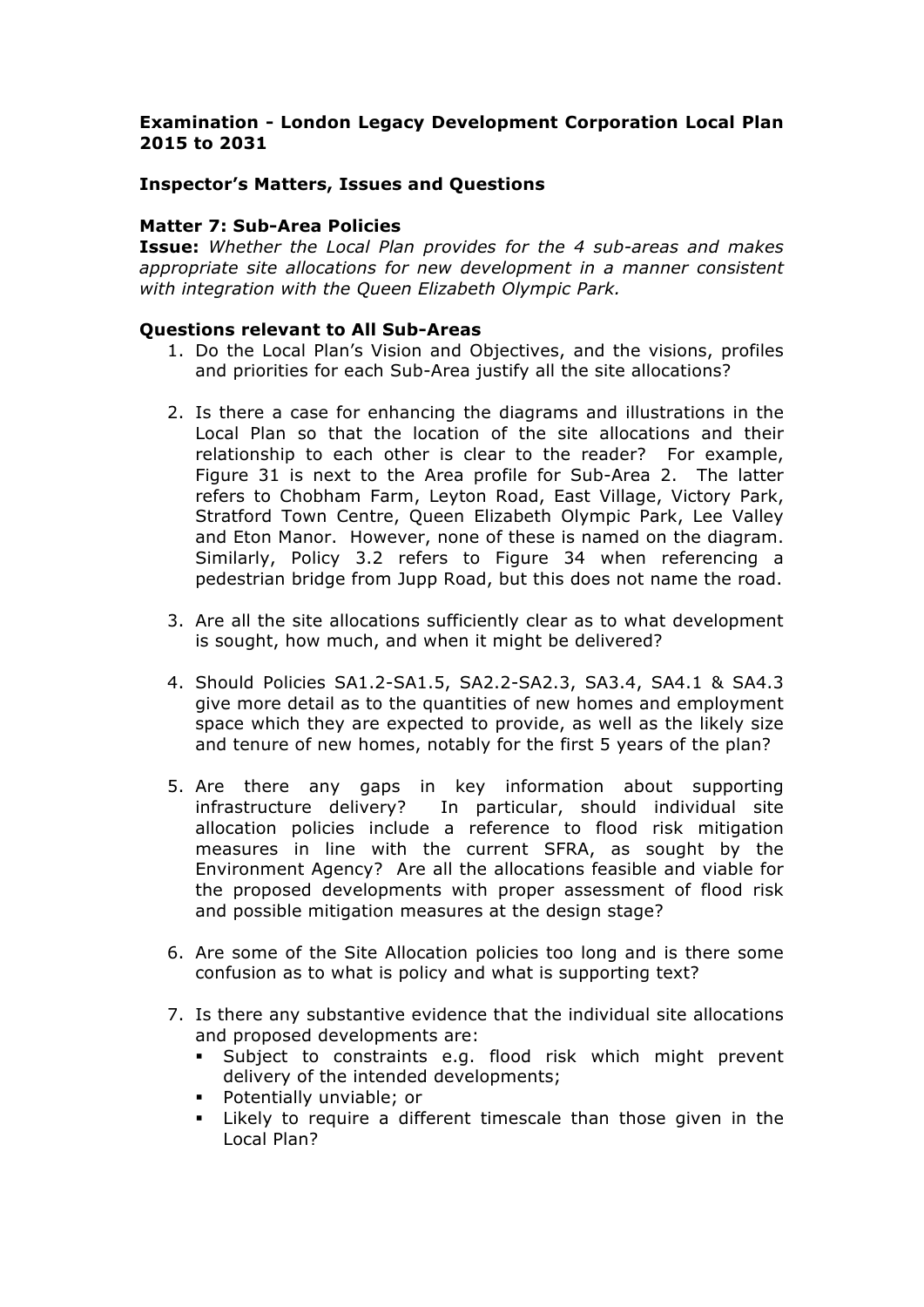#### **Questions relevant to Sub-Area 1, Hackney Wick and Fish Island**

- 1. Are policies for this sub-section of the Local Plan consistent with the adopted Fish Island and Hackney Wick Area Action Plans, 2012?
- 2. Does Policy 1.1 Managing change in Hackney Wick and Fish Island have insufficient regard for market forces and give too much protection for existing, sometimes poor quality employment space?
- 3. Could the emphasis on cultural and creative industries frustrate other proposals for viable employment use? Is the weight given to low-cost and managed workspace too much?
- 4. Should employment proposals which would increase employment density if not floorspace be encouraged?
- 5. Should there be more flexibility in Policy 1.1, for example to allow some B1(a) use as part of mixed use developments?
- 6. Concerning Table 2 and the Employment Clusters of the Local Plan, should more flexibility be given to land outside these clusters, for example at Fish Island North to convert B2/B8 space into units for more modern business purposes?
- 7. Does the proposed amendment to Table 2 (no 6) distinguish the 2 railhead sites properly and set out the best way forward for Fish Island South including Bow Midland West & Bow Goods Yard East?
- 8. Has the full capacity for new residential development in Hackney Wick & Fish Island been assessed (Page 149 refers to 4,500 new homes over the plan period). Is there firm evidence to support the argument that unnecessary retention of employment space outside employment clusters holds back growth in housing?
- 9. Are new canal bridges at Fish Island justified?
- 10.Do the Site Allocation policies for Hackney Wick and Fish Island place an unnecessarily strong emphasis on heritage and characterled development and potentially constrain innovative but high quality new development?
- 11.Is Policy SA1.1 too prescriptive over "roof forms"?
- 12.Is the key to the diagram for Policies SA1.1 onwards sufficiently clear? For example what is meant by "other open space"?
- 13.Hamlet Industrial Estate is there a discrepancy between Figure 28 and its identified "green spaces" and Policy SA1.2?
- 14.Should development at Hamlet Industrial Estate be an exception to the Area Priorities set out in paragraph 10.3 and beginning with "heritage-led regeneration and high-quality design"?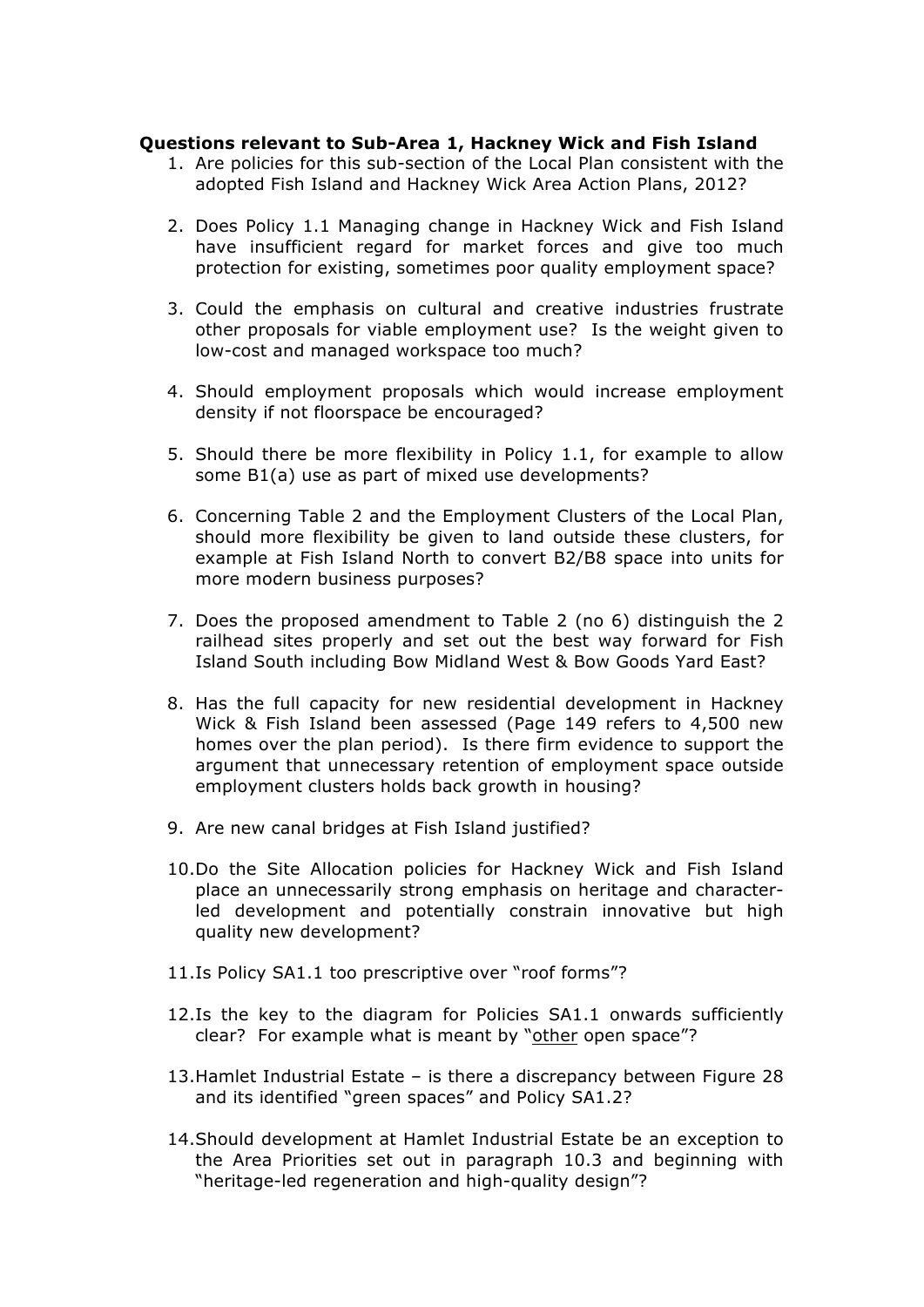- 15.Is Policy 1.6 concerning the height of buildings in Hackney Wick and Fish Island justified and necessary, in view of the inclusion of Policy BN10 in the plan?
- 16.Is the linear park proposed in Policy SA1.3: Hepscott Road justified? Are the criteria referring to public realm on Wansbeck Road and waste sound? Does the date of 2020 onwards for phasing and implementation need to be changed?
- 17.Is the provision of non-residential, ground floor frontage in proposals for Bream Street (Policy SA1.4) likely to undermine the achievement of good design? Would the provision of some ancillary retail development be justified?
- 18.Regarding Policy SA1.6, Neptune Wharf, is there inconsistency in the requirement for buildings with a maximum frontage height of 6 storeys, when compared with development recently approved in this locality (7 storeys and an 11 storey tower are referenced)?
- 19.Should Policy SA1.7: East Wick and Here East refer to the new east-west, off road connection between the Canal Park and Waterden Road? Should it include references to access to Lee Valley Regional Park?
- 20.Should the boundary for SA1.8 Sweetwater include the waterspace as requested by the Canal and River Trust, to secure complementary development that respects its context?
- 21.Should an additional new site allocation for mixed use development with improved north-south access at Hepscott Road/Rothbury Road on BT land be included in the Local Plan?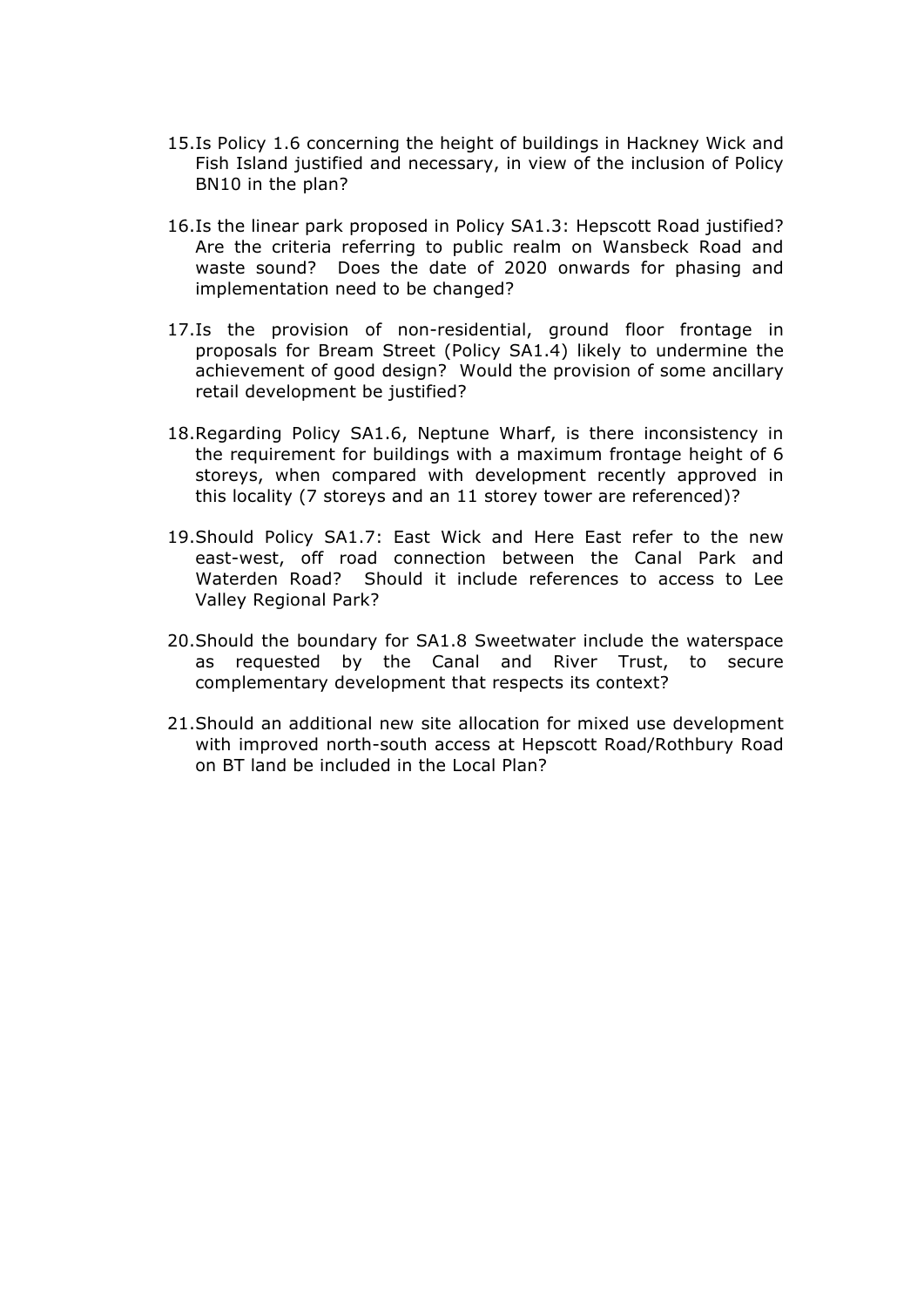# **Potential participants:**

| <b>Respondent</b>          |                                                                           |
|----------------------------|---------------------------------------------------------------------------|
| Reference<br><b>Number</b> | <b>Respondent Name and Organisation</b>                                   |
| <b>REP.LP.014</b>          | Vivian Bellamy                                                            |
| <b>REP.LP.020</b>          | John Moran, Health and Safety Executive                                   |
|                            | Michael Holloway, Daniel Watney on behalf of Roypark (1988) Ltd and       |
| <b>REP.LP.023</b>          | Newstates Ltd                                                             |
| <b>REP.LP.025</b>          | Ian Shacklock                                                             |
| <b>REP.LP.026</b>          | Jeremy Castle, Deloitte on behalf of iCity.                               |
| <b>REP.LP.027</b>          | Lucy Rogers/Tom Ridge, East End Waterway Group                            |
|                            | Vilna Walsh, Firstplan Ltd on behalf of Aggregate Industries (UK) Ltd and |
| <b>REP.LP.032</b>          | London Concrete Ltd                                                       |
| <b>REP.LP.036</b>          | Owen Whalley, LB Tower Hamlets                                            |
| <b>REP.LP.044</b>          | Malcolm Tucker, GLIAS                                                     |
| <b>REP.LP.047</b>          | Katie Glasgow, London Borough of Hackney                                  |
| <b>REP.LP.058</b>          | Austin Mackie on behalf of British Telecom                                |
| <b>REP.LP.064</b>          | Quod                                                                      |
| <b>REP.LP.065</b>          | Austin Mackie on behalf of O'Shea Ltd and Galliard Homes Ltd              |
| <b>REP.LP.066</b>          | Tim Gaskell, CMA                                                          |
| <b>REP.LP.070</b>          | Lee Melin                                                                 |
| <b>REP.LP.071</b>          | Gerald Eve LLP, Sulzer Dowding                                            |
| <b>REP.LP.073</b>          | <b>Canal and River Trust</b>                                              |
| <b>REP.LP.095</b>          | Martin Richman                                                            |
| <b>REP.LP.096</b>          | Just Space                                                                |
| <b>REP.LP.097</b>          | Tom Ridge, Adam English and Melissa Parker                                |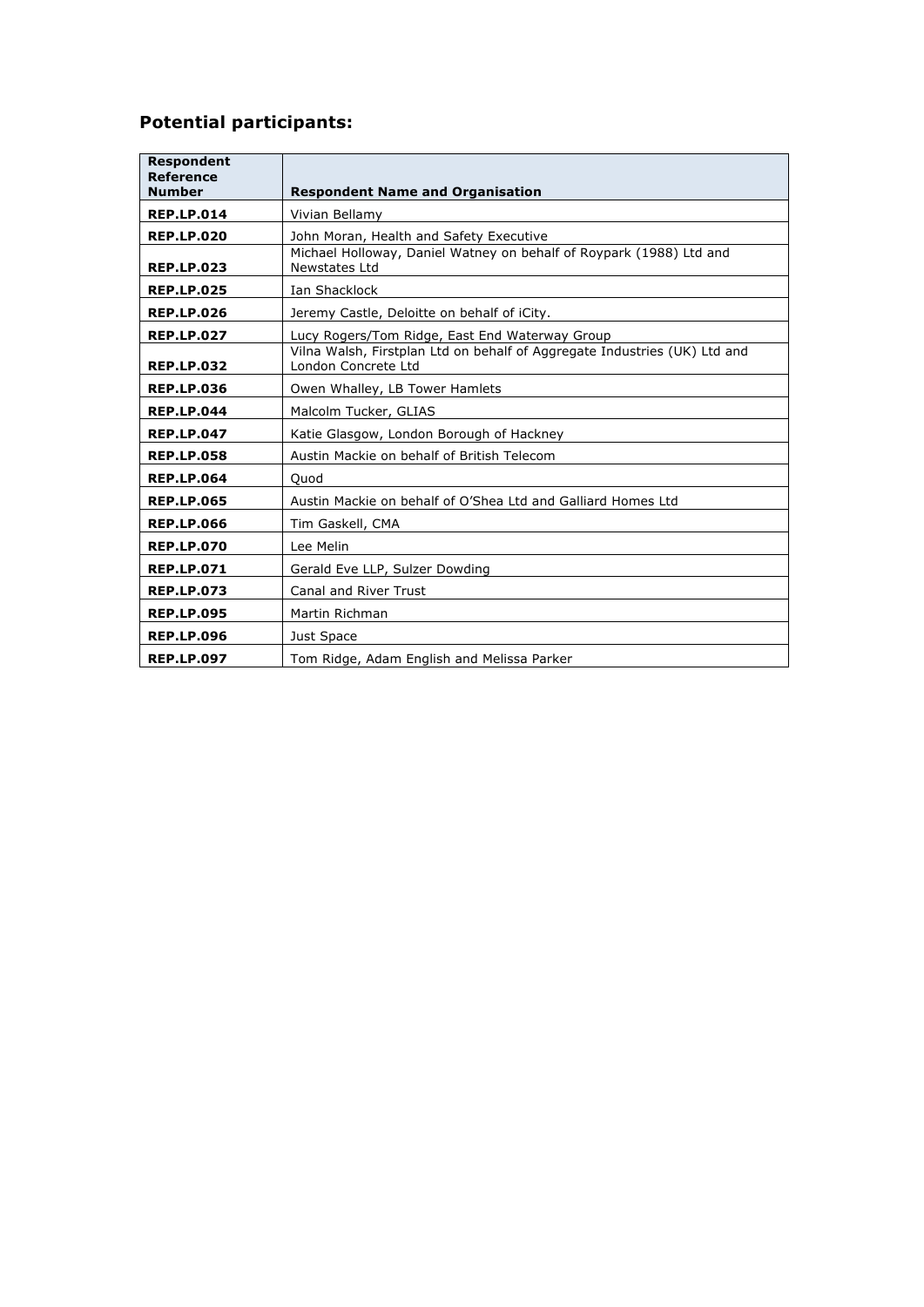### **Questions relevant to Sub-Area 2, North Stratford & Eton Manor**

- 1. LB of Waltham Forest commented on Eton Manor that it "objects to the orientation of the site that turns its back on the Borough". Please would the LB explain this objection; how might it be overcome?
- 2. Should the Chobham Farm site allocation for Policy SA2.1 be extended to include land north of Henrietta Street with planning permission for employment use?
- 3. Are Policies SA2.1-2.3 consistent with Chapter 5 of the Local Plan including Policy H1 which seeks to secure a mix of house types and with the achievement of 35% affordable housing? Should they be more explicit in their requirements for different house types and tenures? Would the policies secure integration with the surrounding low rise housing estates in Waltham Forest?
- 4. Policies SP1 and B1 of the Local Plan support the growth and maintenance of existing businesses and employment uses. Is there a conflict with policies in Sub-Area 2 which, it is claimed, permit the displacement of well and long-established employment uses without clear provision for alternative, appropriate sites?
- 5. Should there be more information as to the diversity and balance of community facilities which should be provided (Policies 2.4 and SA2.2)? And is there justification for the criticism that East Village is a new local centre with too much retail space and insufficient other uses to create a lifetime neighbourhood?
- 6. With proposed change no 92 in LD/26, does Table 8 accurately record the prevailing building heights in the sub-area? Should this section of the Local Plan give stronger guidance and more precise limits on the height and massing of new buildings?
- 7. Should the Vision for Sub-Area 2 refer to the role of the Eton Manor area which contains the Lee Valley Hockey and Tennis Centre, as Lee Valley Regional Park Authority suggest?
- 8. With regard to poor air quality on the A12 and Leyton Road, what more exactly do critics expect the Local Plan to say and do?

| <b>Respondent</b><br><b>Reference Number</b> | <b>Respondent Name and Organisation</b>                                                            |
|----------------------------------------------|----------------------------------------------------------------------------------------------------|
| <b>REP.LP.008</b>                            | Hannah Clifton, London Borough of Newham                                                           |
| <b>REP.LP.013</b>                            | Alan Gunne-Jones, Planning & Development Associates Ltd on behalf of<br>Gowlain Building Group Ltd |
| <b>REP.LP.031</b>                            | Steve Butters, CPRE                                                                                |
| <b>REP.LP.033</b>                            | Steffan Rees, Quod on behalf of ODD Athletes Village UK Limited                                    |
| <b>REP.LP.037</b>                            | Julian Cheyne                                                                                      |
| <b>REP.LP.082</b>                            | LB Waltham Forest                                                                                  |
| <b>REP.LP.096</b>                            | Just Space                                                                                         |

#### **Potential Participants:**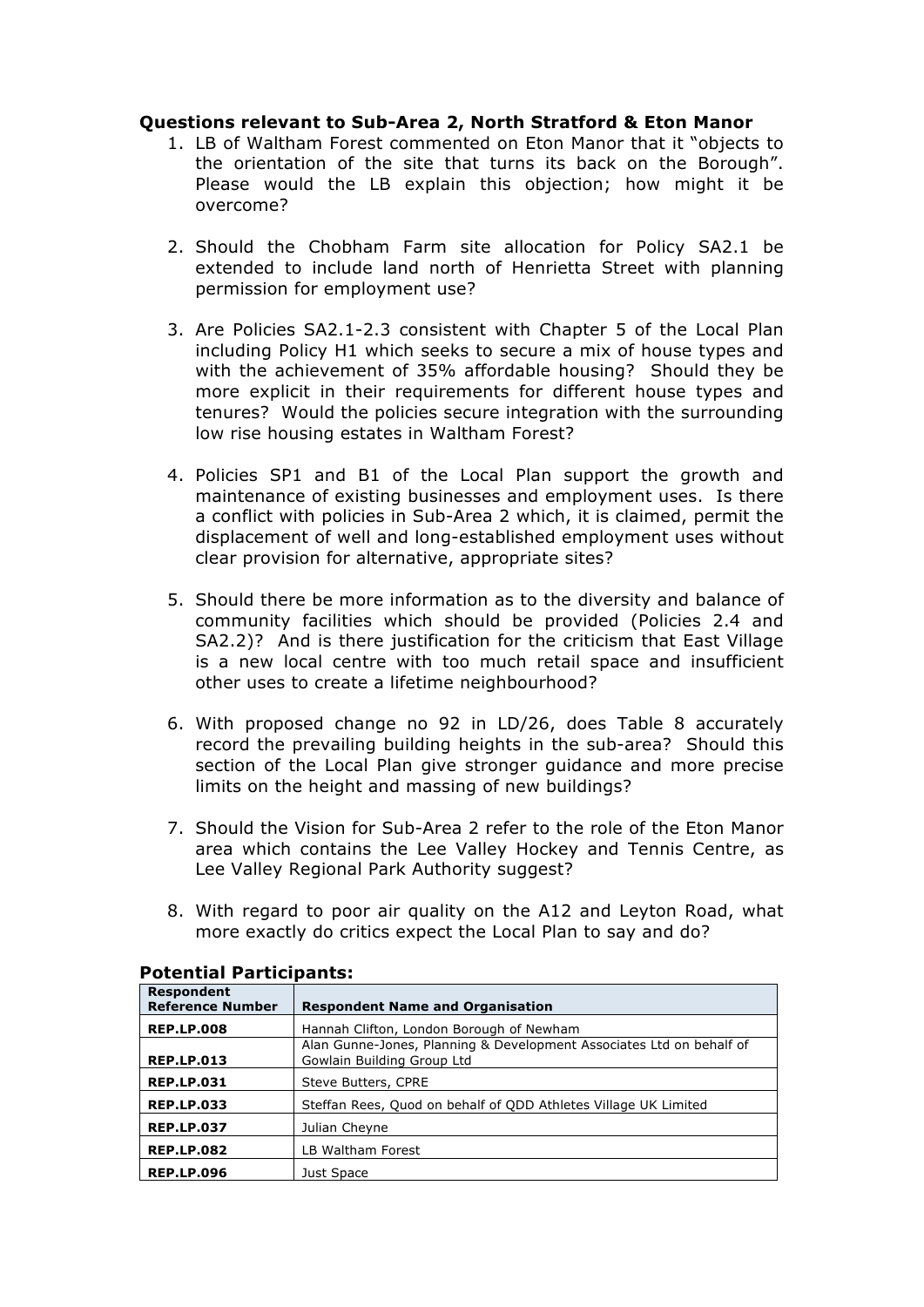# **Questions relevant to Sub-Area 3, Central Stratford & Southern Queen Elizabeth Olympic Park**

- 1. Are the policies and proposals for Sub-Area 3 consistent with the Core Strategy for LB Newham, adopted in 2012? In particular, should the Stadium area be defined as a site allocation in the LLDC Local Plan, with a secondary school proposed there?
- 2. Paragraph 12.3 states that a significant amount of residential and office floorspace has planning permission, but goes on to indicate that these may not be implemented as first intended. What are the reasons for this, and does it imply some uncertainty around delivery of the sub-area priorities and policies? Is there a need for changes (in addition to those in LD26) to give more flexibility and ensure the effectiveness of the plan?
- 3. Is concern that retail and leisure facilities in the Metropolitan Centre may be unavailable to lower income households currently served by Stratford High Street, market stalls and older shopping facilities properly addressed through the Local Plan? Are the policies for this sub-area consistent with offsetting and reversing the growth of polarisation and division thereby promoting convergence?
- 4. Is there tension between Policy 3.1 seeking new medium-scale retail, leisure and community uses in the traditional High Street and Policies SA3.2 & SA3.3 permitting edge-of-centre use development?
- 5. Policy SA3.1 seeks a town centre link bridge to connect the Chobham Farm South site, but would it be an enhancement rather than a prerequisite. Is the link bridge justified?
- 6. Policies SA3.2 and SA3.3 require design to take account of the waterside, but should a requirement to take account of flood risk be introduced into Policy SA3.2? And should the site in Policy SA3.3 be extended to include the waterspace with opportunities for mooring and leisure uses?
- 7. Stratford Metropolitan Masterplan [BPP/10, Page 12] promises regeneration that enables the community to stay together. Is Policy SA3.4 for Greater Carpenters District consistent with that approach? Should the Local Plan confirm that it supports sensitive refurbishment, building on existing homes, businesses and community infrastructure, with active community engagement following from the Carpenters Community Plan, as some propose?
- 8. On Policy SA3.4, how many new homes (low and high rise), how much business space and education provision is expected? Is delivery of the first development phase in the next 5 years realistic?
- 9. In view of representations from LB Newham, should Policy SA3.6 Rick Roberts Way, with provision of an all-age school alongside residential development, be amended?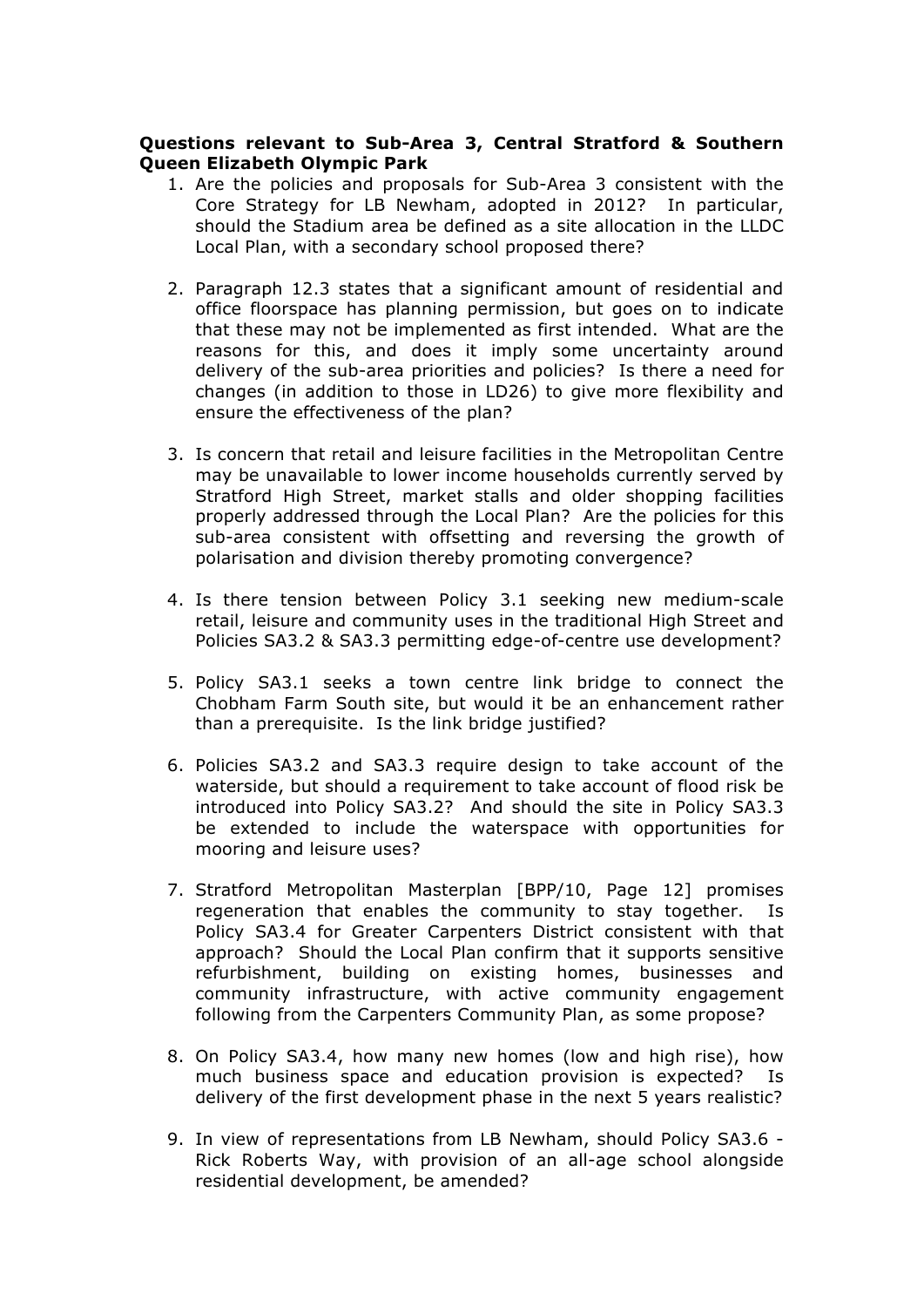# **Potential Participants:**

| <b>Respondent</b><br><b>Reference</b><br><b>Number</b> | <b>Respondent Name and Organisation</b>                                         |
|--------------------------------------------------------|---------------------------------------------------------------------------------|
| <b>REP.LP.008</b>                                      | Hannah Clifton, London Borough of Newham                                        |
| <b>REP.LP.024</b>                                      | Warren Lubin                                                                    |
| <b>REP.LP.037</b>                                      | Julian Cheyne                                                                   |
| <b>REP.LP.039</b>                                      | Steffan Rees, Quod on behalf of SCBD Limited                                    |
| <b>REP.LP.045</b>                                      | Alister Henderson, Planning Perspectives on behalf of National Grid<br>Property |
| <b>REP.LP.046</b>                                      | Osita Madu                                                                      |
| <b>REP.LP.049</b>                                      | Ulrike Steven, What if: projects Ltd                                            |
| <b>REP.LP.053</b>                                      | DP <sub>9</sub>                                                                 |
| <b>REP.LP.073</b>                                      | Canal and River Trust                                                           |
| <b>REP.LP.074</b>                                      | Karen Tang on behalf of Acme Studios                                            |
| <b>REP.LP.086</b>                                      | Deloitte on behalf of UCL                                                       |
| <b>REP.LP.087</b>                                      | Joseph Alexander                                                                |
| <b>REP.LP.091</b>                                      | <b>London Tenants Federation</b>                                                |
| <b>REP.LP.096</b>                                      | Just Space                                                                      |
| <b>REP.LP.108</b>                                      | Habibur & Farina Khan                                                           |
| <b>REP.LP.121</b>                                      | Rev. David Richards                                                             |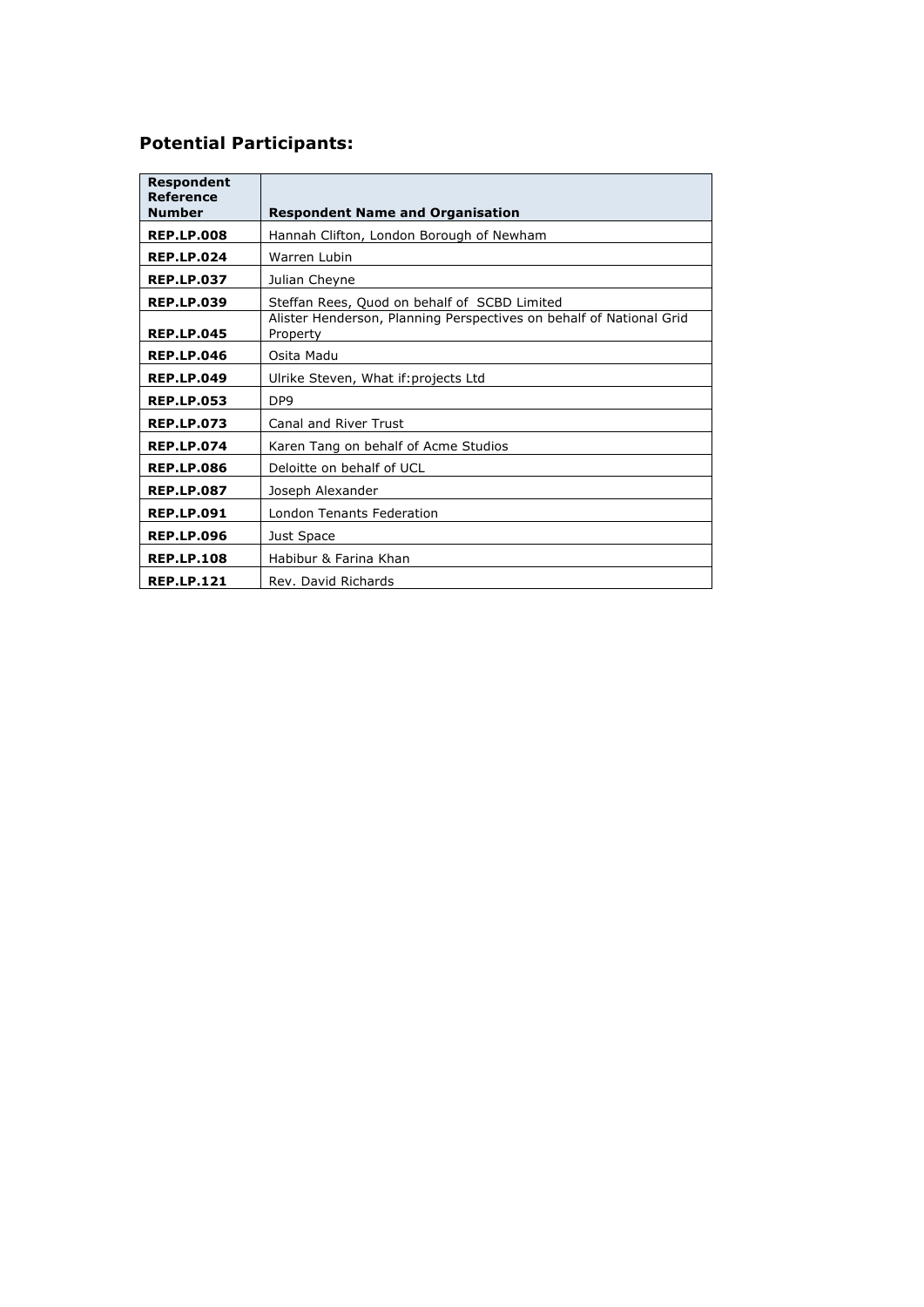#### **Questions relevant to Sub-Area 4, Bromley-by-Bow, Pudding Mill, Sugar House Lane and Mill Meads**

- 1. Should a site for a new secondary school to the south of the Olympic Stadium be identified, as sought by LB Newham?
- 2. Should the Area Profile be extended to include reference to Lee Valley Regional Park and its role in respect of Three Mills Island, or do minor amendments nos 115 & 118 cover the point?
- 3. Proposed amendment no 114 in LD26 sets out prevailing and generally expected building heights. Does this overcome the objections raised by some that the policies for Sub-Area 4 are too prescriptive about building heights?
- 4. Are Policies 4.1 and SA4.1 which propose a new district centre at Bromley-by-Bow credible and viable:
	- in the light of changing trends in retailing highlighted in the FALP, Policy 2.15;
	- bearing in mind that planning permission has been granted for the northern part of the SA4.1 site (referenced on Page 215), and therefore the landowner(s) of the southern part would be expected to provide all the items in Policy SA4.1 ?
- 5. Is Policy SA4.2: Sugar House Lane fully justified in terms of the mix of uses, number and type of new homes and new infrastructure which it seeks? If not, what substantive evidence supports a different mix?
- 6. Is the requirement in Policy SA4.3 Pudding Mill for 25% nonresidential floorspace to the west of Cooks Road and around the Crossrail portal justified? Should the policy allow more flexibility to reflect market conditions and enable more housing development?
- 7. Should Policy SA4.3 or supporting text refer to the proximity of the Pudding Mill site to the Bow Midland West Rail site, since new development should have regard for its operational requirements?
- 8. How many homes are sought on this site, and why should the policy omit the requirement for a significant proportion of family homes?
- 9. Aren't the proposed (i) re-alignment of Barber's Road to give screening from Crossrail and (ii) the provision of industrial development along the western edge of the site to separate residential uses from noise and pollution along the A12, positive measures to achieve a high quality development?
- 10.Should the site be enlarged to include land between DLR rail track and High St Stratford, and between the A12 and Bow Back River?

11.Is delivery of SA4.3 "from 2015" feasible?